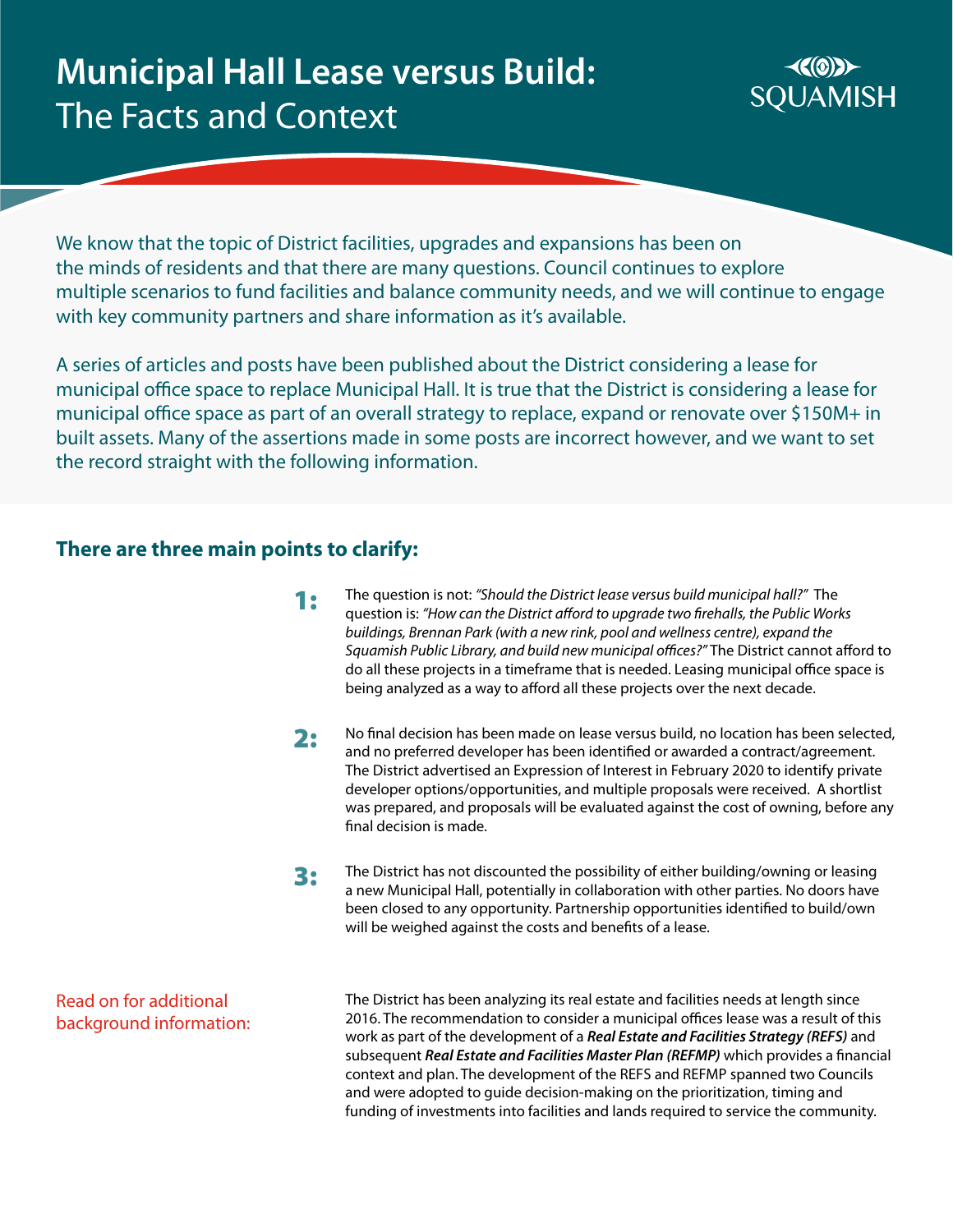

The REFS and REFMP documents identified:

- A lack of investment in planning and budgeting for reserves over decades has resulted in a required \$150M+ of facility upgrades to replace end-of-life buildings and improve municipal service delivery. (**[Read the backgrounder](https://squamish.ca/assets/Real-Estate-Facilities-Master-Plan/How-we-got-here_backgrounder_final.pdf)** for additional context).
- A deficit of \$150M+ in built assets is a tremendous hurdle for any municipality and despite growing reserves for critical infrastructure and amenities, in the next five to 10 years, the District will have to strategically manage its cash, ability to generate proceeds from sale of surplus lands, and borrowing capacity to fund the necessary future facility investments.
- The replacement of Municipal Hall was identified as a critical priority in the REFMP. There are also community demands for improvements to facilities at both Brennan Park, including (in no particular order) a second pool, second rink and wellness centre, and the Library to serve the growing community.
- Leasing municipal offices would prioritize and increase the ability and reduce the timing to complete projects at the Brennan Park Recreation Centre and consider the Library space needs.
- Facility investments need to be determined in the broader context of all the District facility needs and overall capital needs (e.g. dikes, roads, Waste Water Treatment Plant, landfill, and other infrastructure). The District has developed and made public a 10-year capital plan to support the community in understanding the scope of work.
- A creative approach is required to afford all the community's needs within a reasonable timeframe. As a result, the REFS and REFMP both recommend that the District explore alternate forms of funding for facility investments, including partnering to reduce space needs, and leasing. Some facilities will be able to access grant funding from provincial or federal governments.
- The REFMP recommends that a 'Civic Block' be analyzed (i.e. co-locating the municipal offices with a library/community centre, other government/ institutional agencies, a day-care and café, for example), but not override other identified facility needs.

In September 2021, the District shared with the community its intention to consider a lease for municipal office space in the next three to five years through a **[Report to Council](https://squamish.civicweb.net/FileStorage/6D0ADCC3B8BA4BDBA619AEC89DE9E322-RTC Sept 28 REFMP Recommendations for 2022-2026 Fi.pdf)**. The cost of a lease was included as a placeholder in the draft Five-Year Financial Plan, of which Council was seeking public input as part of the financial planning process. The intention is to further analyze the lease against other options prior to making a final decision.

A **[backgrounder](https://squamish.ca/assets/Real-Estate-Facilities-Master-Plan/How-we-got-here_backgrounder_final.pdf)**, **[Frequently Asked Questions](https://squamish.ca/yourgovernment/budget-financial-statements-and-annual-reports/budget-2022/frequently-asked-questions-budget-2022/)** and **[public information events](https://letstalksquamish.ca/budget-2022/widgets/104678/key_dates)** were advertised, shared and held during the fall to help draw attention to the information and the budget process.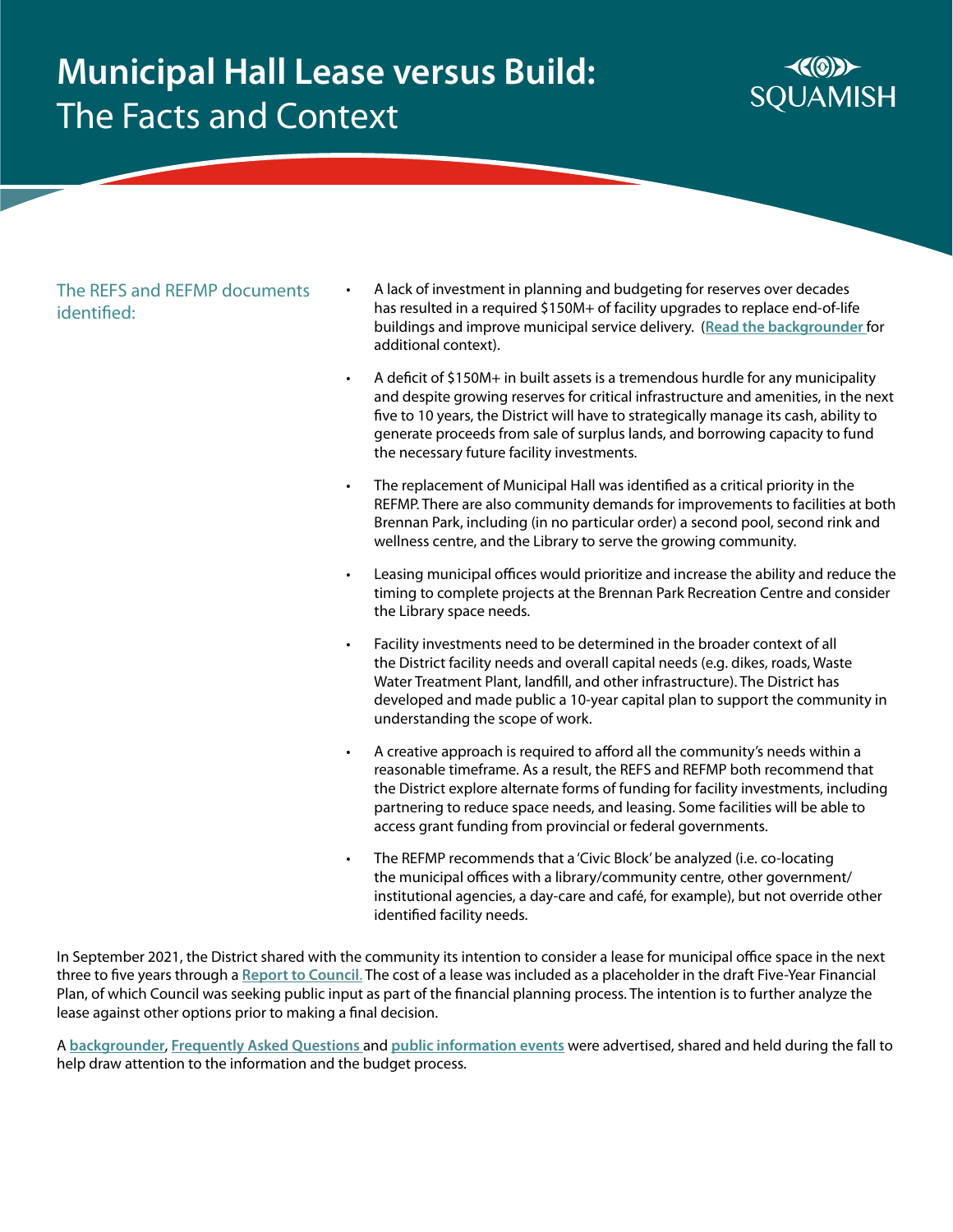

#### **Below are specific answers to some of the questions raised in the recent article(s):**

#### Has the District signed a lease?

No, a lease has not been signed. A lease will be evaluated against the following opportunities the District continues to consider:

- Partnerships with other entities to share space.
- The potential to redevelop Municipal Hall on District land.

Is the District working with a specific developer, or has a developer and location been chosen?

Has the District been pushing this through in secret?

Has there been any official notice from the District regarding the idea of a lease?

Why would the District consider a lease for Municipal Hall when the community won't own anything at the end of the lease?

No. A shortlist of private developer options was identified following an open call for **[Expressions of Interest](https://squamish.ca/yourgovernment/news/district-explores-options-to-replace-municipal-hall/)** in February 2020 that will be explored further and evaluated against opportunities on District land, or through partnering with the School Board or other public sector organizations, before a final decision on lease versus build is made.

No, there has been no secretive work. Throughout the development of the REFS and REFMP (dating back to 2016), the District has been forthcoming with information and progress. The development of these guiding documents (REFS and REFMP) spans two Councils, and was discussed at a number of Council meetings with subsequent media coverage. **[View the project page](https://squamish.ca/yourgovernment/projects-and-initiatives/real-estate-and-facilities-master-plan/)** for more information about these documents. An open call for **[Expressions of Interest](https://squamish.ca/yourgovernment/news/district-explores-options-to-replace-municipal-hall/)** was advertised in February 2020 to identify possible opportunities on developer-owned lands. We make every effort to provide citizens with transparent and accessible information in an open and forthcoming manner.

Exploring leasing was referenced in both the REFS and REFMP as a means to afford the District's many facilities needs. In fall 2021, the District formally shared information about the intention to consider a lease through a Report to Council and the subsequent Financial Plan public engagement. Public education materials were developed and a public information night was held about future facilities investments. This followed the open and advertised call for Expressions of Interest in 2020 for developers to come forward with possible scenarios for providing municipal offices.

Based on the funding shortfalls identified in the REFS/REFMP, leasing Municipal Hall may be the trade-off required to replace both firehalls, the public works facility and increase the success of advancing projects at Brennan Park Recreation Centre and a new or expanded Library in a reasonable timeframe. Of the remaining facilities to be built, the municipal offices are the only practical option to be leased. Most other facility investments are purpose-built for District operations and situated on Districtowned land making them less suitable for leasing. Leasing for the short-term does not preclude building and owning down the road. When we have worked through the replacement or expansion of facilities the District will be in a position to reexamine whether leasing should continue or whether a facility could be constructed.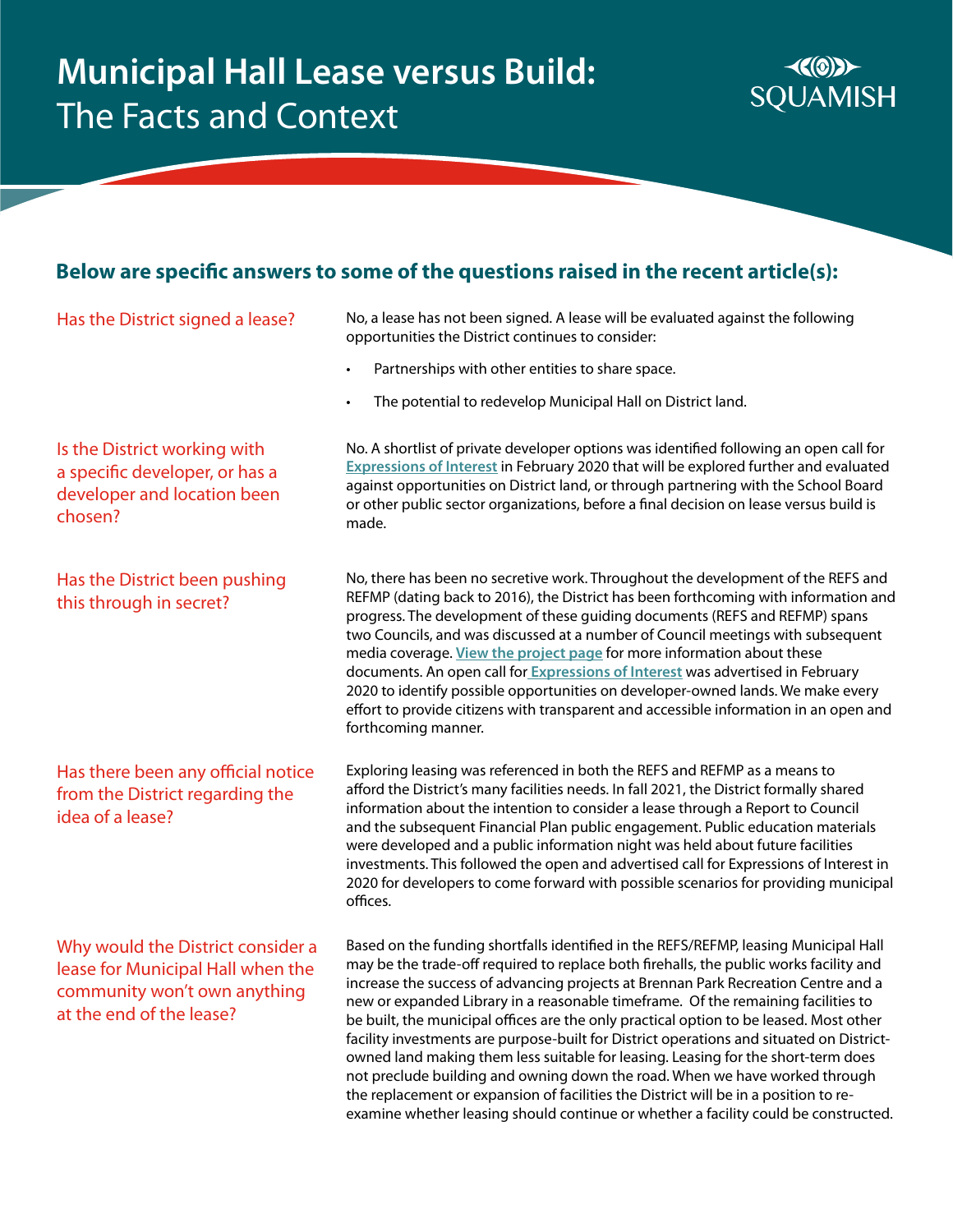

#### What would the benefits of a lease be?

The difference between leasing and owning costs to the taxpayer is only a 0.2% difference. This is a small saving that may mean a big difference when the lease runs out, so why is the District considering the lease over owning?

A lease preserves the limited cash available and borrowing capacity to increase the likelihood that the District can advance the Brennan Park Recreation Centre projects, and a new or expanded Library.

A lease does not prevent the District from owning the leased municipal offices in the future. The District would include an option to purchase leased space when/if sufficient cash and borrowing capacity is available once other priority projects are completed.

The decision comes down to the District's capital borrowing ability. In order to identify funding options for municipal offices, three options were shortlisted. As shown in the table below, the leasing option has a projected similar tax increase to owning (2.4% vs. 2.6%) yet has a lower impact on the District's borrowing capacity and its limited dispositions available.

*The table's green shading represents favourable or highest rated, yellow represents an area of concern, orange represents significant concerns.*

| <b>OPTION</b>                                            | <b>FINANCIAL PLAN</b> |                                        |                       |                                         | <b>NON-FINANCIAL</b>                                                      |
|----------------------------------------------------------|-----------------------|----------------------------------------|-----------------------|-----------------------------------------|---------------------------------------------------------------------------|
|                                                          | Tax<br>increase%      | Average<br>Residential<br>Tax Increase | Borrowing<br>Capacity | Land<br><b>Dispositions</b><br>Required | Trade Offs                                                                |
| <b>Municipal</b><br>Offices - lease                      | 2.4%                  | \$62                                   | <b>None</b>           | <b>None</b>                             | <b>Limited</b>                                                            |
| Municipal<br>Offices - own                               | 2.6%                  | \$68                                   | 1.3%                  | \$18M                                   | Choose between<br>Library or portions<br>of Brennan Park in<br>near term. |
| Municipal<br>Offices - joint<br>facility with<br>Library | 5.2%                  | \$136                                  | 3.2%                  | $$20M+$                                 | <b>Prioritizes Library</b><br>over Brennan Park<br>(delayed)              |

As a result, **the biggest benefits are that a lease frees up borrowing capacity in the short term to complete Brennan Park and Library projects, projects that we believe the community has prioritized.** We also know we need arts, culture and heritage assets and want to work with community partners to support these aspirations. We will also need a new transit facility to support electrification of the bus fleet, and the District wants to be able to deliver this asset with BC Transit.

Has the District discussed sharing space and therefore offsetting costs with the School District, other agencies, or a public private partnership?

Yes, and this work continues. If the District and other partners can develop a viable opportunity to partner (and one that significantly reduces the amount of capital and borrowing required by the District), it will be evaluated against the lease option to determine the optimal path forward.